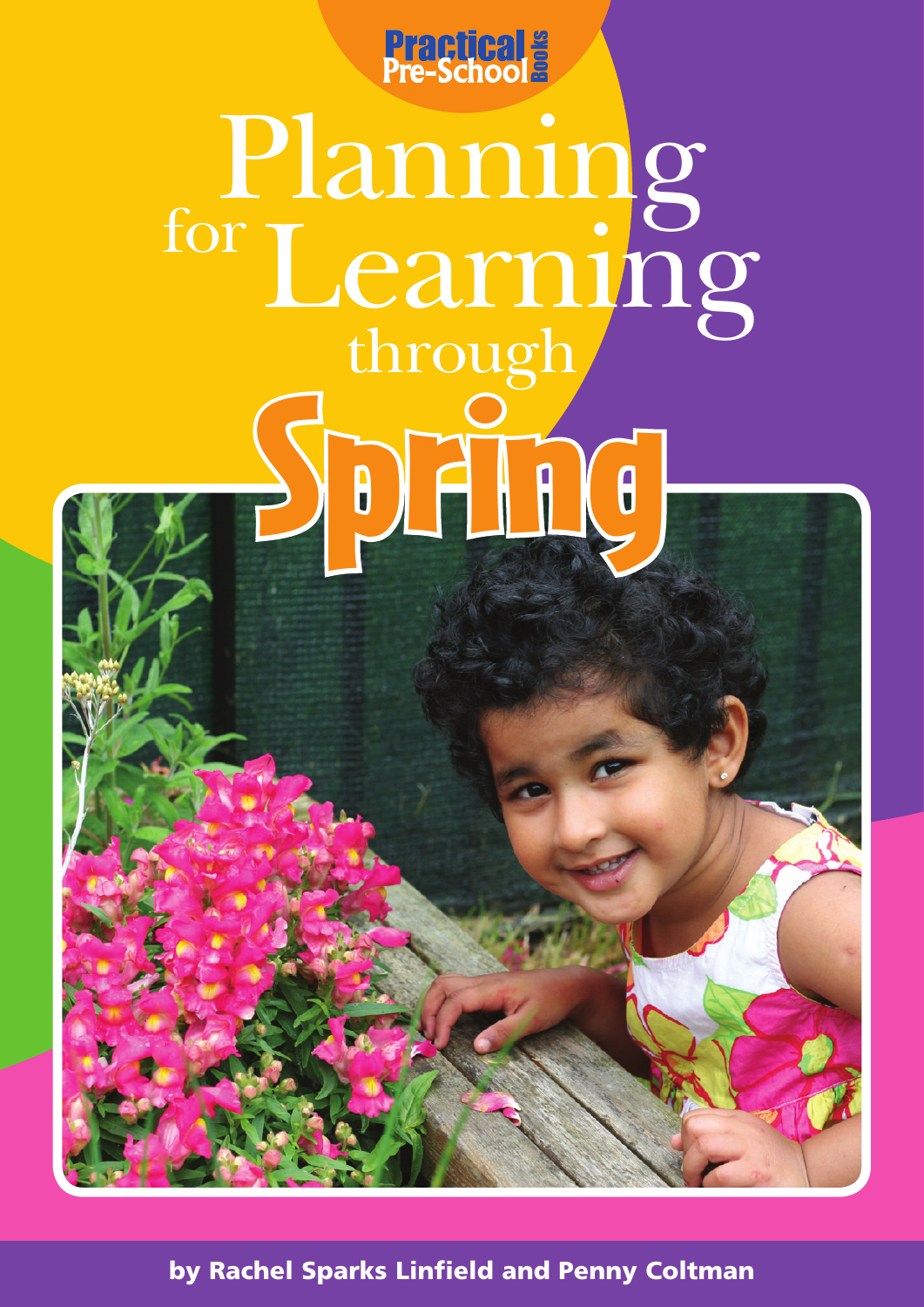



# Theme 1: Detecting Spring

## Communication and Language

- l Look at a large picture of a Spring-time scene (trees in blossom, Spring flowers, children playing outside). Discuss what children can do in Spring that they cannot do in Winter. Talk about how children feel in the Spring. What are their favourite activities? Why? (CL3)
- **l** Read a tale about a plant growing such as *The Tiny Seed* by Eric Carle. Talk about the changes that take place. Discuss the differences between Spring and Winter and Spring and Summer. (CL1)

# **Physical Development**

- l Choose a nice day to use outdoor toys that were put away for the winter. Afterwards, encourage children to talk about the experience. (PD1)
- **Encourage children to be hungry caterpillars searching** for food as they crawl and slither through hoops and larger apparatus with holes. (PD1)

**Make a spring picnic role play area. Securely fix a tight** string at ceiling height across a corner of the room. Cut across an unopened roll of green crepe paper every 1-2 cm. Without unrolling these sections encourage the children to help you to twist them. Then shake them open to make long twisty fronds. Dangle these from the string, packing them fairly closely, and introducing paler greens, pinks and whites. The end result is a weeping blossom tree which encloses an area. Place a picnic rug and tea set on the floor. Children love the feel of moving through the tree curtain to reach this special place. (PSE3)

## **Literacy**

## Personal, Social and Emotional Development

- **l** Use the group's version of The Very Hungry Caterpillar to practise counting. Ask questions such as 'How many apples did the caterpillar eat?'(M1)
- $\bullet$  With the help of children make a number frieze with a Spring theme: one blossom tree, two lambs, three baby rabbits, four eggs in a nest, five ducklings on a pond etc. On each picture display clearly the corresponding numeral. (M1)



 $\bullet$  Mime being a bulb changing during Spring. Encourage slow, controlled movement. (EAD2)

- l Begin a collection of words that end in 'ing'. Encourage the children to add their own words and to enjoy reading them. (L1, 2)
- l As a group read *The Very Hungry Caterpillar* by Eric Carle. Make a group version based on children's favourite Spring foods. (L1, 2)

## **Mathematics**

## Understanding the World

- l Choose a fine day to go for a Spring walk. Look for signs of Spring such as nests, leaves emerging from the earth, buds on twigs and minibeasts. Take photos. Once back inside encourage children to describe what they saw and to record their observations in drawings and paintings. (UW 2, 3)
- $\bullet$  Use bulbs planted the previous term to show children how bulbs form shoots and grow into plants. Explain that you are going to look at the plants each day. Make a timeline for the bulbs. Begin with a large display showing a plant pot and green shoots cut from sugar paper. Each week add other pots which show how the shoots have grown and the leaves and flowers starting to appear. (UW2)
- $\bullet$  Make nests (see activity opposite). (UW2)
- $\bullet$  Discuss festivals which children in the group celebrate during Spring. These might include Easter (Christian), Baisakhi (Sikh), Holi (Hindu), Passover (Jewish). Invite parents to come and talk to children about the celebrations. (UW1)

## Expressive Arts and Design

- l Use buds found in pot-pourri to make collages of trees in blossom. Encourage children to look at real trees in blossom (or use pictures) and to describe the colours and scent. (EAD1)
- **C** Observe real daffodils. Encourage children to look closely at them, to count petals and leaves and explain that they will be making accurate models of the daffodils. Use egg cartons or bun cases for the trumpet, yellow card petals, green card leaves and green straws. Write children's names on the leaves before arranging them in a large vase. (EAD1)

# Activity: Being bulbs

**Learning opportunity:** Moving with control and imagination. Listening to instructions.

**..........................** 

**Early Learning Goal:** Expressive Arts and Design. Being imaginative.

**Resources:** Large space.

**Organisation:** Whole group in a large space.

**Key vocabulary:** Bulb, shoots, bud, flower.

**What to do:** Talk to children about Spring being a time of new life. Remind them of the signs of Spring they saw on their walk. Explain that the children are going to be bulbs, turning into shoots, growing buds and finally bursting into flower. Talk about the kinds of shapes children will need to make themselves into.

Ask children to be a bulb (tightly curled up), a shoot (long and thin), roots growing under ground (wriggle toes), in bud (clenched fist), in flower (open hands, tall and stretched). As children try each stage praise those who make controlled, clear shapes.

Talk to the children about how plants grow over time and that things happen gradually. Repeat the mime but this time tell the story of the bulb, encouraging children to listen to the details and to change gradually and smoothly.

**......................** 

# Activity: Making nests

**Learning opportunity:** Recognising features of nests, selecting materials and building nests.

**Early Learning Goal:** Understanding the World. The world.

**Resources:** Pictures of common birds and birds' nests; old nests; a range of materials for making nests including made and natural materials.

**Organisation:** Small group.

**Key vocabulary:** Twigs, grass, moss, nest, soft, safe, warm.

**What to do:** Show children either pictures of birds' nests or examples of old nests. Remind them that they should never touch or disturb a nest which is in use. Explain that the old ones are no longer used by the birds.

Talk about the types of birds that might have lived in the nests. Look closely at the nests, the materials they are made from and how they are made. If nests were seen on the Spring detecting walk, talk about them.

Show children a range of materials they might like to use to try making a nest. Encourage them to think about a particular bird. How big is it? Where might it build its nest? What materials would it use? Show children how twigs can be bent into a nest shape.

Ask the children to make a nest. If old nests or natural materials such as twigs and leaves are used remind children to wash their hands thoroughly after finishing the activity.

## **Display**

Display the tree collages on a notice board. Place the nests on a table in front of the board. On another board begin the bulb timeline display described above. Place the vase of model daffodils and growing plants nearby.

Begin a display of the books read during the week and the group's version of The Very Hungry Caterpillar. Over the coming weeks encourage children to find other books for each new theme.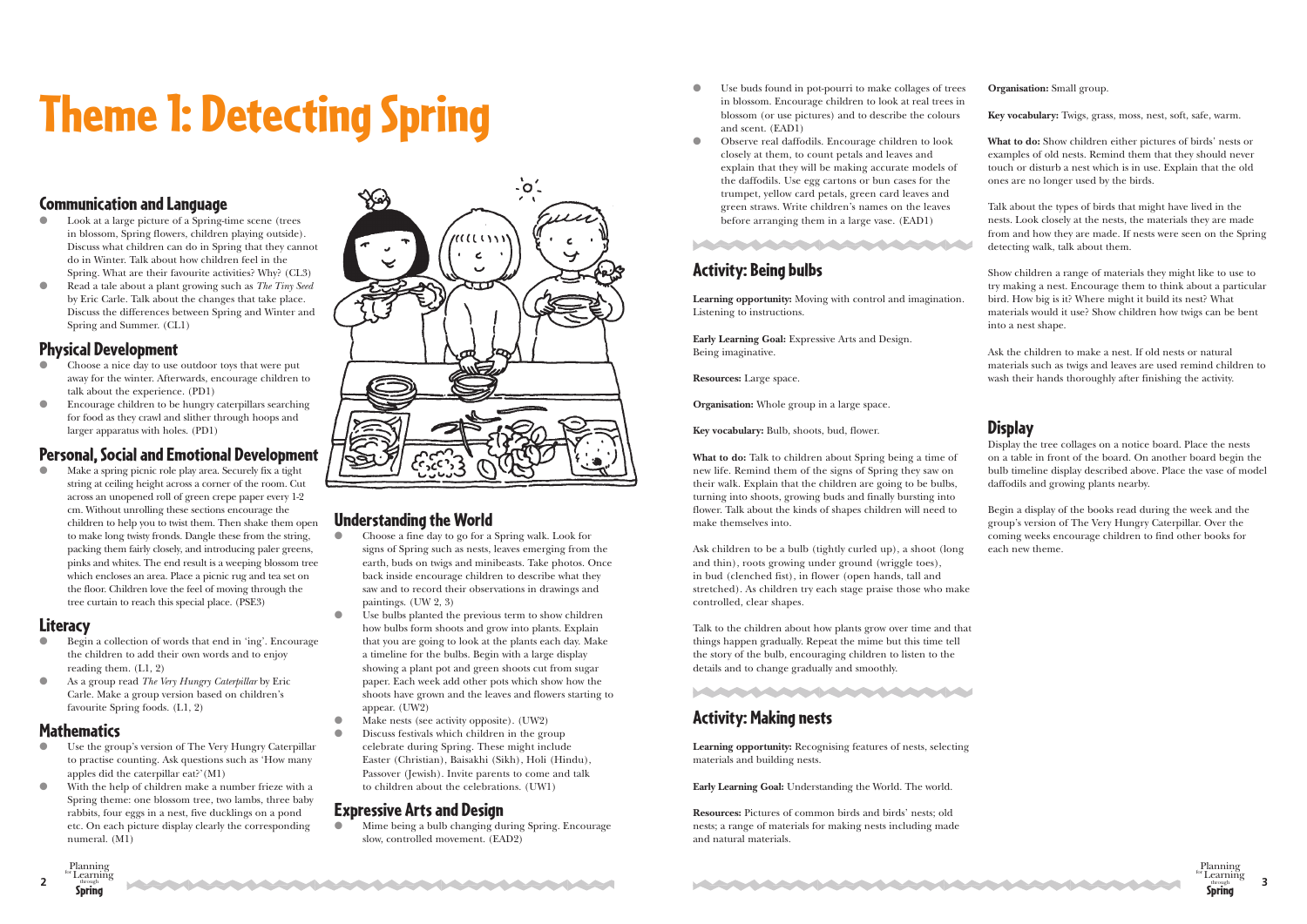

# Theme 2: Frogs

## Communication and Language

- $\bullet$  Set up a tank with frogspawn in the room. Talk to children about where the spawn came from and how it will change. Explain that it will be returned to where it came from. Talk about how children should be 'gentle giants' when dealing with living creatures. (CL1)
- $\blacksquare$  In small groups, talk about what it would be like to be a tadpole in the tank. What would they see? Make up a group story. (CL1, 3)

- **l** Talk about the way frogs jump. Show children how to jump like frogs. Tell a story about a frog on a Spring day. Include descriptions of how the frog jumps and where it goes. Encourage the children to pretend to be the frog in the story, acting out its adventures. (PD1)
- l Use PE mats or chalked areas to play the lily pad game on a large scale - see activity opposite. Remind children how to land with bent knees when they jump. Encourage light movements and long/high jumps. (PD1)

# **Personal, Social and Emotional Development**

## Physical Development

Talk about the need to be 'gentle giants' when dealing with living creatures such as tadpoles. Make 'Be gentle giant' posters.(PSE2)

# Literacy

- l As a group make a collection of words to describe frogspawn. Write them on circles of card. (L2)
- **l** As soon as the spawn has hatched into tadpoles ask the children to work in small groups to observe and





Observe frogspawn turning into tadpoles. Each child can record the process on card cut into the shape of a fish tank. For example, on day one they could stick on frogspawn made from bubble wrap or white circles with black dots. As changes are noted new spawn/tadpoles can be added to the tanks. NB It is best to return the tadpoles to their natural surroundings as soon as they have hatched. The development of legs and the change to frog can be discussed with the aid of good picture books or internet photos. (UW2)

Make model ponds in cereal boxes (see activity opposite). (EAD1)

**14444444444444444444** 

Paint frogs on lily pads.  $($ EAD1, 2 $)$ 

describe the tadpoles. Cut out tadpole shapes of black paper and help children to write their own, descriptive words in white crayon. Display the tadpoles on a large pond. (L2)

l Cut out a card frog shape for each child and ask them to write their name and draw a picture of themselves onto it. Explain that the frog labels will be used to identify ponds they are going to make - see activity opposite. (L2)

## **Mathematics**

- l Use circular objects to make frogspawn patterns in clay or dough. Encourage the children to compare the sizes of the circles they make and to count their 'frogspawn'. (M1, 2)
- **If** Play the Lily Pad Game (see activity opposite). (M1)
- **Calcularies** Sing and act out 'Five Little Speckled Frogs' from *Apusskidu*. (M1)

## Understanding the World

## Expressive Arts and Design

## Activity: Lily pad game

#### **Learning opportunity:** Counting to ten.

**Early Learning Goal:** Mathematics. Numbers.

**Resources:** 20 lily pads cut from green sugar paper or card; a bean bag frog or soft toy; a die; four different coloured counters cut from card in the shape of tadpoles.

**Organisation:** Group of four children on the floor or around a small table.

**Key vocabulary:** Numbers up to ten, start, finish, first, next.

**What to do:** Show children the lily pads. Together arrange the lily pads on a large piece of blue paper in a 'squiggly' line ending with one with the frog on it.

Give each child a tadpole to place on the lily pad furthest from the frog.

Children must throw the exact number to win ie, if it is two spaces to the pad a three cannot be used. As children play, encourage them to count aloud and to count how many pads they still have to go on to finish. On further occasions increase the number of lily pads used.

**144444444444444444** 

# Activity: Make a model pond

**Learning opportunity:** Children will work collaboratively to make model ponds.

**Early Learning Goal:** Expressive Arts and Design. Exploring and using media and materials.

**Resources:** Cereal boxes; brown and green paints; coloured tissue papers; pipe cleaners; pasta shells; bubble wrap; glue.

**Organisation:** Small groups.

**Key vocabulary:** Fold, stick, glue, under/on/in (the water).

**What to do:** Show children how to turn a cereal box inside out and refasten the seams with masking tape. Cut a large

hole in the front of the box so that when it lays flat the upper surface is open.

In turn the children shake the die and move their tadpole towards the frog. The winner is the first one to land on the frog's pad. Arrange the children's model ponds nearby with their frog labels.

Show children how to paint the outside of the box in browns and greens to look like the banks of a pond.

Provide modelling materials such as brown and grey tissue to crumple to make pebbles for the bottom of the pond, green shredded paper to make pond weed, shiny coloured paper to cut out fish, bubble wrap for frog spawn, black pipe cleaners to model tadpoles and pasta shells for snails.

For a finishing touch cover the open top of the pond with clear cellophane so that paper lily pads can rest on the water surface.

## **Display**

Place the tank of frogspawn and a simple picture book about frogs on a table covered with blue cloth or paper. On a notice board create a scene of a pond and lily pads. Display the black tadpoles with words to describe them on the pond scene.

Put a tray of scraps of paper near the pond picture and invite children over the week in spare moments to make other creatures and plants that might be seen in or near a pond. Let children choose where they wish to place their animal or plant and encourage them to say why.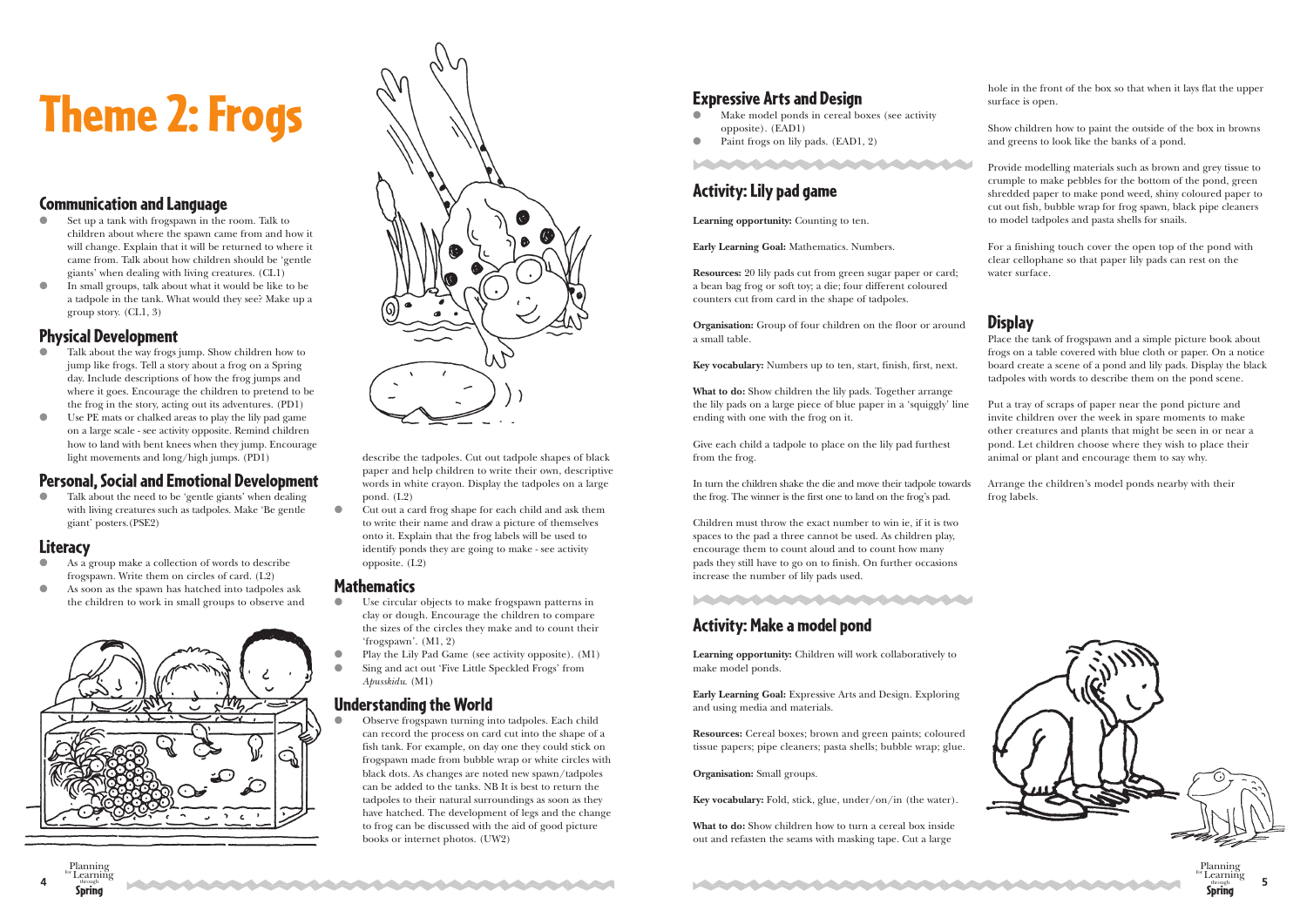

**Spring** 

**6 7** Planning Learning Spring

**Resources:** A teddy; a range of scraps of materials including ones which would be waterproof; examples of real rainwear; Teddy in the Rain poem; photocopied outlines of a teddy; pencils, crayons, felt pens.

**Organisation:** Whole group sitting comfortably on the floor.

**Key vocabulary:** Waterproof, umbrella, Wellington boots, raincoat, plastic, rubber.

**What to do:** Read the poem to the group.

**Teddy in the Rain**

*Outside it is raining Teddy wants to be there, But to keep his fur dry, Special clothes he must wear.*

*He likes to splash in puddles, Feel the rain upon his face, And if his friend comes as well, They will hold a sploshing race!*

*Teddy loves to be outside, On a wet and rainy day, So please help him decide What to wear for rainy play!*

Talk about being outside in the rain. What kinds of clothes do children wear in the rain?

Invite one child to put on the rainwear clothes. Why are they good in the rain? From what sort of materials are they made? How do the materials look and feel? Show the teddy to the children. Ask what would happen to him if he went out in the rain. What would he need to wear to stay dry? Show children the scrap materials. Ask them to suggest which would be best for a raincoat.

Give each child one of the photocopied teddies. Invite them to design an outfit which would keep the teddy dry. Children could either do a collage with the scrap materials or they could colour with pens and crayons. At the end of the session ask some children to show their pictures to the group and to explain why they have chosen the clothes and materials.

**........................** 

## Activity: Tapping rain

**Learning opportunity:** Working collaboratively to make a rain tape.

**Early Learning Goal:** Expressive Arts and Design. Exploring and using media and materials.

**Organisation:** Whole group sitting comfortably on the floor in a circle.

**Key vocabulary:** Pitter, patter, drip, drop, splish, splosh, splash.

- Talk about the way raindrops run down window panes. Use runny paint to do a blow painting. Ensure each child has a new straw. Encourage blowing not sucking! Discuss what the pictures remind children of. Ask each child to give their picture a title and scribe this for them. (PD1)
- **l** Outside use hoops or chalked lines as puddles. Encourage the children to enjoy jumping in the 'puddles'. (PD1)

**What to do:** Talk about the sound of rain. If you have a rain maker instrument, listen to the sound it makes as it is tipped.

 $\bullet$  Discuss ideas for keeping a teddy dry if it were to go outside in the rain. Encourage children to share ideas and to say why they think their solution will work (see activity opposite). (PSE1)

# Literacy

Show children how they can tap two fingers of one hand gently against the palm of the other. What kind of rain does it sound like?

- Make a group big book about things children like to do in the rain. Encourage each child to draw a picture of what they like to do when it is raining, and to write a sentence such as 'When it is wet I like to.....' or 'In the rain I like to.....'. When the book is made share it with the group. (L1, 2)
- **lacks** Prepare a large card cloud from which to hang card raindrops. Use a rain maker instrument to stimulate children to describe the sound of rain. Write the words on the raindrops. (L2)

#### **Mathematics**

Explain that the group is going to try to make the sounds of rain by tapping with their fingers and by clapping. Explain that they must listen carefully and watch. Encourage them to tap gently, copying the sound of light rain, to tap progressively louder for heavier rain, to clap for a downpour and then become quieter until eventually the rain stops.

- Use the opportunity of water play to develop vocabulary related to capacity: full, empty, half full or half empty, more or less.  $(M2)$
- **e** Begin to measure capacity by counting how many small containers can be filled from one large one. Encourage children to predict and then count. Use the reverse procedure of counting how many times a small container can be filled and the water poured into a larger one. (M1, 2)

Use sieves, funnels and pots with holes to explore rain making. Which makes the largest drops? Which sound like rain on a very wet day? (UW2)



Repeat the performance and tape record the sounds. Play the tape back. Discuss whether it did sound like rain and whether the children might like to change any of the sounds.

## **Display**

- Make rainy day pictures by painting on wet paper. Talk about what happens to the paint. (UW2)
- **lack about puddles.** Where do they go? Draw around a puddle with chalk and observe it later in the day/ week. (UW2)

- $\bullet$  Use tapping and clapping sounds to simulate a gentle trickle of rain, building up to a big storm then turning into a bright and sunny Spring day. Record the storm 'music' (see activity opposite). (EAD1)
- Make up a rain dance. (EAD2)
- l Sing 'I hear thunder'. Make shakers from yoghurt pots and rice to accompany the singing. (EAD1)

**1444444444444444444** 

On a large piece of paper in the shape of an umbrella write out the 'Teddy in the Rain' poem. Display this with the children's teddy clothes designs. If there are too many designs to go on the display some could be placed in clear plastic wallets and put in a loose leaf file on a table by the board. Put the group's big book about the rain and the teddy on the table. Hang the cloud of rainy



# Theme 3: Spring rain

### Communication and Language

- $\bullet$  Use a picture of a rainy day or a poem to talk through feelings about rain. Talk about the kinds of clothes people wear in the rain and the need to wipe feet and remove outdoor clothing when coming inside. (CL3)
- **lacks** Enjoy sharing stories and poems about wet weather. (CL1)

# **Physical Development**

#### Personal, Social and Emotional Development

## Understanding the World

#### Expressive Arts and Design

## Activity: Rainy clothes for teddy

**Learning opportunity:** Working as a group and independently, initiating ideas and solving problems.

**Early Learning Goal:** Personal, Social and Emotional Development. Self-confidence and self-awareness.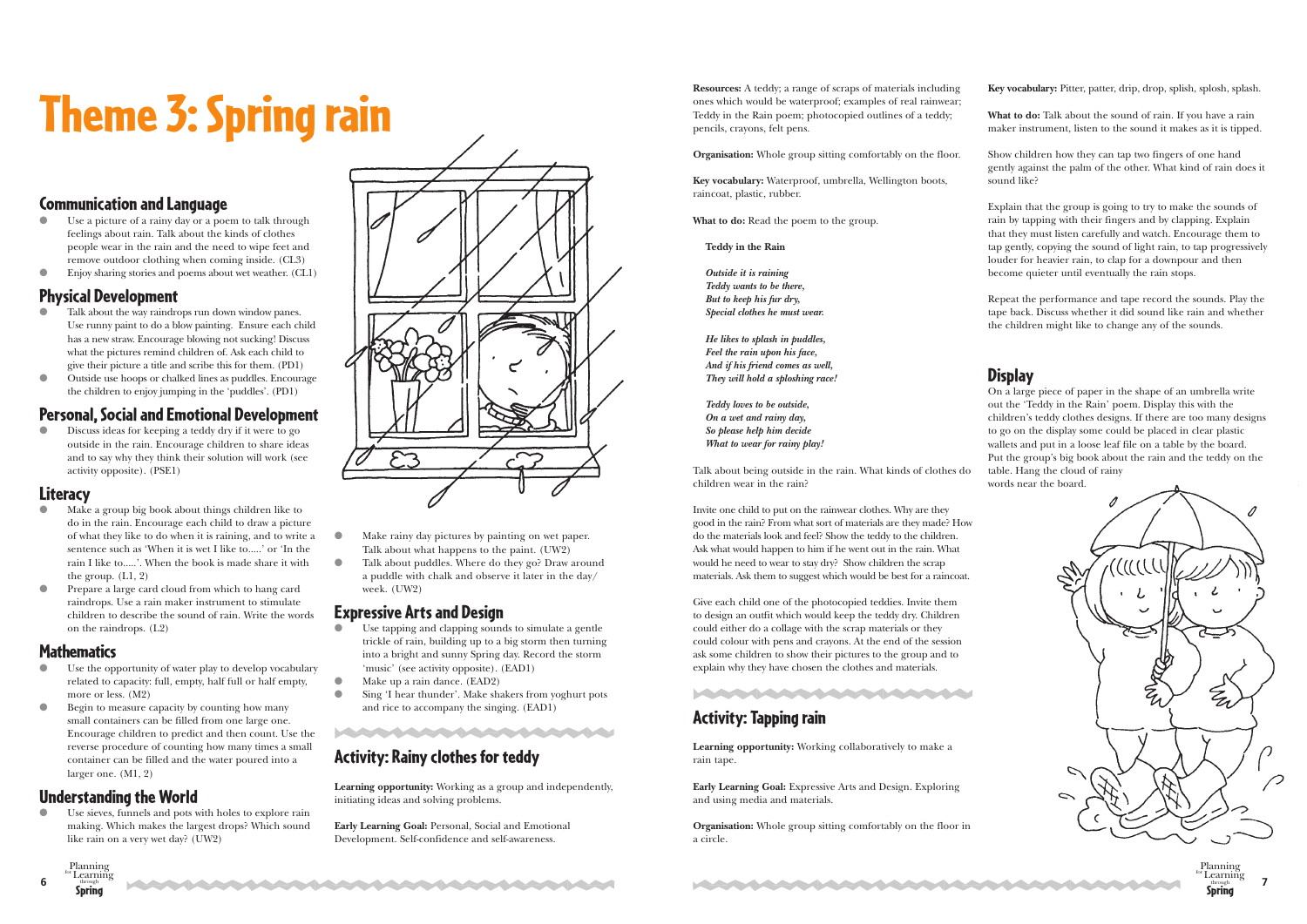



Planning Learning Spring

#### **Key vocabulary:** Numbers to five.

**What to do:** Talk to the children about shepherds. What do shepherds do? Talk about the importance of looking after sheep and of counting to check that none are lost. Pick five children and ask them to kneel on all fours pretending to be sheep. Walk around the sheep saying the following rhyme as you go:

**A shepherd in his field one day, Finds a sheep sitting in his way He pats the sheep saying 'Come with me,** *(Pat one sheep)* **One sheep and I will go home for tea.'**

The child who is patted wakes up and follows you Repeat the rhyme changing the last line to two, three, .......... until all the sheep have gone home for tea.

As you demonstrate the rhyme encourage the children who are watching to join in with the words and to clap their hands on the word 'pats'. Once the children know what to do, a child can be the shepherd.

# Activity: Paper plate weaving

**Learning opportunity:** Exploring colour and materials.

**Early Learning Goal:** Expressive Arts and Design.

As the children work, talk about the choices they are making. What does this colour remind you of? Does this wool feel quite the same as that one? Which wool is softer?

**Resources:** Small paper plates or card circles, notched around the edge using pinking shears. Wools in a wide variety of Spring colours.

**Organisation:** Small group with adult supervision.

**What to do:** Talk to the children about the colours which are associated with Spring. Talk about the colours of blossom, Spring flowers and so on.

Explain to the children that they are going to make some wool weavings to show these Spring colours. Encourage each child to select the colours of wools which they would like to include in their weaving.

- **l** Look at items made from wool and a ball of wool. Talk about the way sheep provide wool. Enjoy sharing stories that feature sheep and lambs. (CL1, 3)
- **Recite 'Little Bo Peep'. Talk about what it feels like to** lose something which is precious. (CL3)

# **Physical Development**

Use the context of sheep following each other to introduce a game of follow my leader. Encourage the leading sheep to use actions, clapping, skipping, hopping and steps of different sizes. Introduce simple obstacles, such as a hoop to climb through stepping stone mats, a skipping rope on the floor to walk along or a set of cones to weave between. (PD1)

> Help each child to start weaving by taping the end of a long piece of their chosen wool to the back of their plate. Show how to wind the wool across the plate, catching it in the notches, so that the child ends up with something rather like the spokes of a bicycle wheel. Accuracy is not important. Now new colours and textures of wool can be woven between these spokes.

 $\bullet$  If possible arrange a visit to a farm which has new lambs. Talk about caring for living creatures. Also discuss appropriate behaviour for the visit. (PSE2)

# Literacy

Some children may enjoy weaving very carefully, but most will use the frame to hold pieces of wool



in a fairly random manner. It does not matter. If the wools are thick and bright or fluffy all the results will be attractive.

- Draw attention to the rhymes in 'Little Bo Peep'. 'Peep' and 'sheep' both contain an 'ee' sound. Saying this sound makes us smile! Can the children think of any other words with this sound? Give clues: 'I saw a kitten the other day. It was fast as ........', or 'When it was rainy I stepped in a puddle which was very d......'. Provide strips of paper for children to write the 'ee' words. (L2)
- $\bullet$  Involve children in making a display featuring sheep and woolly items. Encourage children to write labels and questions for the display. (L2)

## **Mathematics**

Encourage children to experiment with a variety of shades and textures. Some children may like to stick small twigs or coloured feathers into their pictures.

Reinforce descriptive vocabulary relating to wool: soft, fluffy and warm. A piece of wool can be long or short.



**lacks** Use the internet and books to investigate Spring lambs. (UW3)

Once mounted they can be used as the basis of Mothers' Day or Easter cards or just simply be appreciated as pictures of Spring.

# **Display**

- Make paper plate wool weavings. (EAD1)
- $\bullet$  Make sheep collages by sticking white cotton wool balls on to green paper. Use black felt pen to add feet and a head to the sheep. Encourage children to use scraps of materials/draw to add other signs of Spring. (EAD1, 2)

 $\bullet$  Make models of sheep and lamb from white dough. (EAD1)

Make a display of children's clothes which are made from wool, balls of knitting wool, and books and pictures relating to sheep. Add captions which reinforce the processes involved in making woollen garments.

# Theme 4: Woolly week

### Communication and Language

## Personal, Social and Emotional Development

- l Play a simple number matching game with card sheep and a die labelled 1, 1, 2, 2, 3, 3. Children pick up some sheep - they can choose to take one, two or three sheep. They then throw the die. If the number is the same as the number of sheep they took, they keep them. If not, they return their sheep to the pile. The game continues until no sheep are left. (M1)
- $\bullet$  Use the sheep counting rhyme (see activity opposite). (M1)
- l Enjoy measuring lengths of objects, both inside and outside with strips of wool. (M2)

## Understanding the World

Which piece of wool is the softest? Can children find anything else in the room which is fluffy? (UW2)

## Expressive Arts and Design

# Activity: Sheep counting rhyme

**Learning opportunity:** Using a counting rhyme for 1 to 5.

**Early Learning Goal:** Mathematics. Numbers.

**Resources:** None.

**Organisation:** Whole group sitting comfortably on the floor.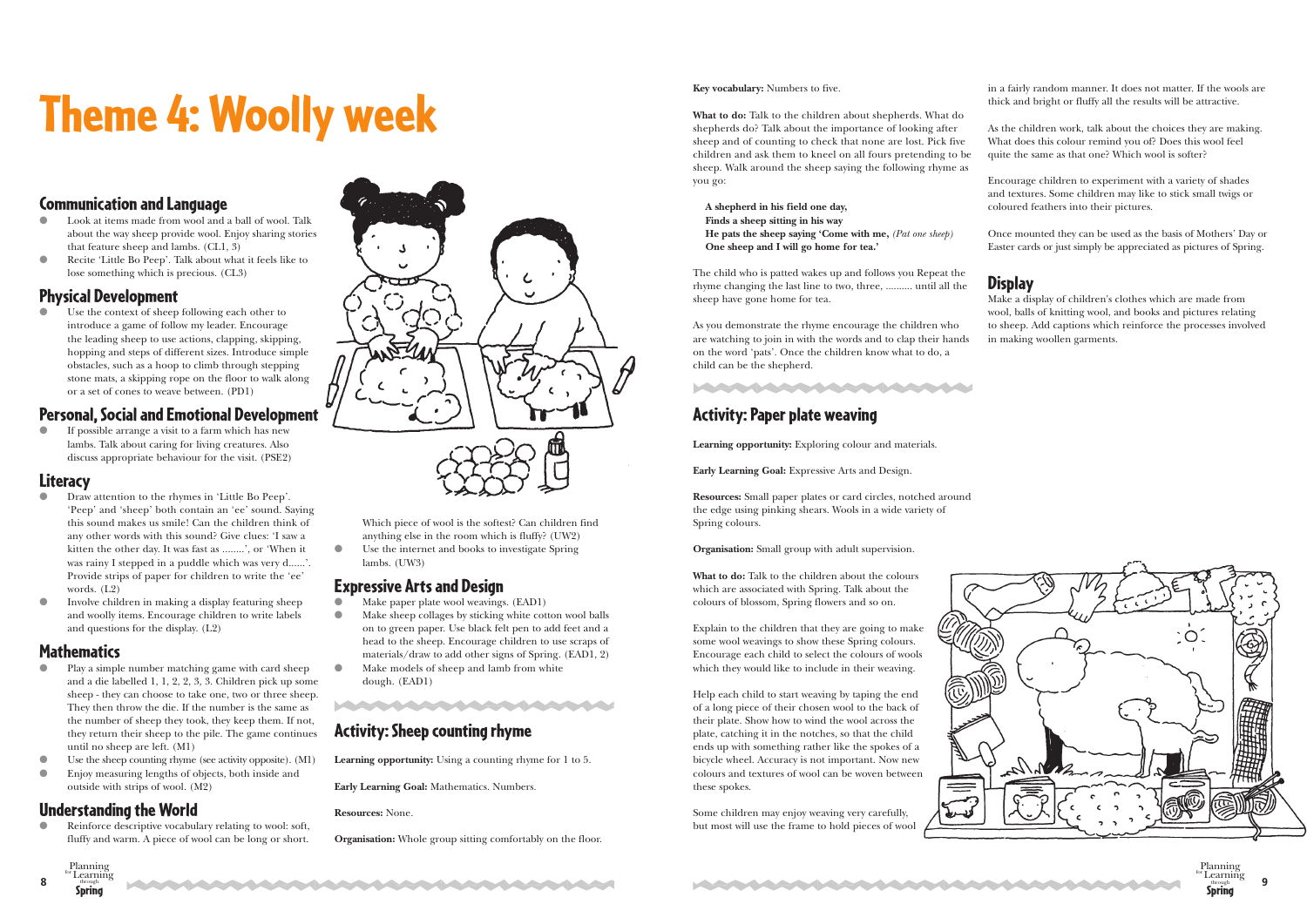



#### **Organisation:** Whole group sitting comfortably on the floor.

What to do: Explain that the group is going to mime to a story about a mother who decides to bake a tart. As you tell the story mime the baking, reading and so on. Encourage children to join in.

Mum finds a bowl, some flour, some water, some salt and some fat. She mixes them together to make pastry.

She rolls out the pastry, puts it in a pie dish, trims the edges, peels some apples and puts them in the dish. She covers it with more pastry, cuts it, pinches the edges and pops it in the oven.

While waiting for it to cook she reads a book. Suddenly she realises something smells nice. She puts on oven gloves and carefully takes the pie out. She cuts a slice, blows on it, and tastes. She shudders. It tastes horrible. She has forgotten to put the sugar on. It is sour!

The story is then repeated two more times. The second time she puts too much sugar on, the final time it is just right. She eats a slice, then another and so on until the pie has all gone, she feels full and falls asleep.

After the story talk to children about why only one pie tasted nice. Talk about the way just a small amount of sugar could make such a difference. Talk about little things children can do to make a difference such as picking up litter, saying 'please' and 'thank you'.



- **Read Five Minutes' Peace by Jill Murphy. Talk about the** mother elephant. How could the children have been more helpful? Discuss the ways in which children can help their parents. (CL1, 3)
- **lacks** Follow a simple recipe to bake biscuits or buns for mothers. (CL2)

# Activity: Mothers' Day 'Have a tea break' cards

**Learning opportunity:** Exploring colour.

**Early Learning Goal:** Expressive Arts and Design. Exploring and using media and materials.

Use the 'Mother bakes' story opposite to discuss how 'little things matter'. (PSE2, 3)

## **Literacy**

**Resources:** Crayons, pens and for each child a pre-cut mug-shaped card (see below) and a fruit tea-bag.

**Organisation:** Small group.

**Key vocabulary:** The names of colours, extending to include 'bright', 'dark', 'pastel' and 'deep'.

- $\bullet$  Help children to write a simple greeting and their name in a Mothers' Day card. (L2)
- $\bullet$  Talk to the children about all the different jobs which mums do. Make a list. (L2)
- **Encourage each child to paint a picture of their own** mum busy doing one of these things. Perhaps there is something special which their Mum is interested in or is especially good at. Talk to the children about their pictures. Write titles for the pictures. (L2)

## **Mathematics**

**What to do:** Show children the mug card and how a fruit tea-bag string can be inserted through a slit in the card.

Explain that each child can make one to send to a mother, friend or relation. Show children a variety of flavours of fruit tea-bags and encourage them to describe their scents. Which one would the person who will receive the card prefer?

 $\bullet$  Use plastic animal families to practise sorting and grouping. Encourage the children to identify which animals they think are parents and young. How did they make their choices? As the children play with the animals encourage their use as a context for counting and problem solving. 'How many ducklings are following the mother duck?' 'How many lambs does each mother sheep have? How many is that all together?' (M1)

- $\epsilon$
- $\bullet$  Use 2-D shapes to make pictures of spring flowers togive mothers on Mother's Day. Encourage the children to name the shapes that they use. (M2)

# Theme 5: Mother's Day

**The topic of Mothers' Day should be dealt with sensitively so that no child feels excluded, whatever their personal circumstances. Mothers' Day should be viewed as an occasion when some people like to say thank you to their mother but others may prefer to focus on someone else.** 

- Talk about animal families, introducing and reinforcing the names of parents and young: a baby cat is a kitten, a baby horse is a foal and so on. Introduce some of the more specific names for male and female animals, such as cow and bull, mare and stallion. Reinforce the language by making a simple matching or happy families game. (UW2)
- l Invite a parent or friend with a young baby to visit the group. How does the baby need to be looked after? What can the children do that the baby cannot? (UW1, 2)

#### Communication and Language

## Physical Development

l Hold a Mum's Choice Day. Invite mums, friends and carers to show the children some of the games which they enjoyed playing when they were young. Examples might be ring games such as 'The Farmer's in the Den', 'The Hokey Cokey', 'Oranges and Lemons', or simple playground games such as Grandmother's Footsteps. (PD1)

# **Personal, Social and Emotional Development**

## Understanding the World

## Expressive Arts and Design

- **I** Make a mug-shaped card for a Mothers' Day card (see activity opposite). (EAD1)
- l Enjoy role-playing being mothers with new-born babies.  $(FAD2)$

**14444444444444444444** 

# Activity: Mother bakes

**Learning opportunity:** Working collaboratively. Initiating ideas.

**Early Learning Goal:** Personal, Social and Emotional Development. Managing feelings and behaviour. Making relationships.

Provide each child with a mug card and ask them to decorate it. Encourage children to think about the person for whom they are making the card. What colours and patterns would they like? When it's completed each child can select a tea-bag for their card.

# **Display**

Mount and display the children's paintings of their mums to make a small exhibition. How many mums recognise themselves?

Cover a small table with green fabric or paper. Encourage children to make their own display of animals with their 'animal babies'. Provide materials for the children to make things such as farm buildings, food and a pond for ducks. Also include a tractor, a farmer and family.